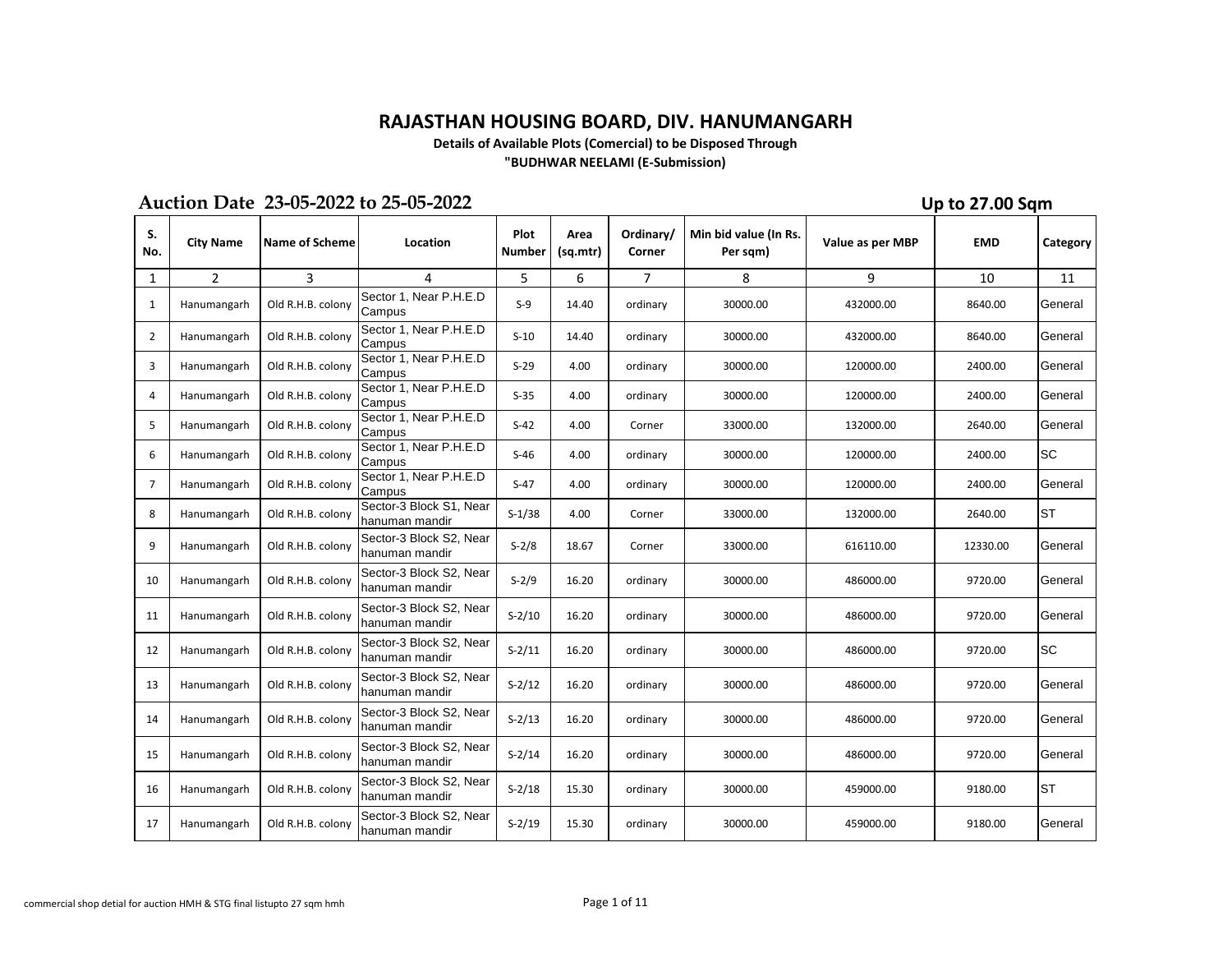| S.<br>No. | <b>City Name</b> | <b>Name of Scheme</b> | Location                                  | Plot<br><b>Number</b> | Area<br>(sq.mtr) | Ordinary/<br>Corner | Min bid value (In Rs.<br>Per sqm) | Value as per MBP | <b>EMD</b> | Category  |
|-----------|------------------|-----------------------|-------------------------------------------|-----------------------|------------------|---------------------|-----------------------------------|------------------|------------|-----------|
| 1         | $\overline{2}$   | 3                     | 4                                         | 5                     | 6                | $\overline{7}$      | 8                                 | 9                | 10         | 11        |
| 18        | Hanumangarh      | Old R.H.B. colony     | Sector-3 Block S2, Near<br>hanuman mandir | $S-2/20$              | 15.30            | ordinary            | 30000.00                          | 459000.00        | 9180.00    | SC        |
| 19        | Hanumangarh      | Old R.H.B. colony     | Sector-3 Block S2, Near<br>hanuman mandir | $S-2/21$              | 15.30            | ordinary            | 30000.00                          | 459000.00        | 9180.00    | General   |
| 20        | Hanumangarh      | Old R.H.B. colony     | Sector-3 Block S2, Near<br>hanuman mandir | $S-2/22$              | 15.30            | ordinary            | 30000.00                          | 459000.00        | 9180.00    | General   |
| 21        | Hanumangarh      | Old R.H.B. colony     | Sector-3 Block S2, Near<br>hanuman mandir | $S - 2/23$            | 15.30            | ordinary            | 30000.00                          | 459000.00        | 9180.00    | General   |
| 22        | Hanumangarh      | Old R.H.B. colony     | Sector-3 Block S2, Near<br>hanuman mandir | $S - 2/24$            | 15.30            | ordinary            | 30000.00                          | 459000.00        | 9180.00    | General   |
| 23        | Hanumangarh      | Old R.H.B. colony     | Sector-3 Block S2, Near<br>hanuman mandir | $S - 2/25$            | 15.30            | Corner              | 33000.00                          | 504900.00        | 10100.00   | <b>ST</b> |
| 24        | Hanumangarh      | Old R.H.B. colony     | Sector-3 Block S2, Near<br>hanuman mandir | $S-2/26$              | 15.30            | Corner              | 33000.00                          | 504900.00        | 10100.00   | SC        |
| 25        | Hanumangarh      | Old R.H.B. colony     | Sector-3 Block S2, Near<br>hanuman mandir | $S-2/27$              | 15.30            | ordinary            | 30000.00                          | 459000.00        | 9180.00    | General   |
| 26        | Hanumangarh      | Old R.H.B. colony     | Sector-3 Block S2, Near<br>hanuman mandir | $S-2/28$              | 15.30            | ordinary            | 30000.00                          | 459000.00        | 9180.00    | General   |
| 27        | Hanumangarh      | Old R.H.B. colony     | Sector-3 Block S2, Near<br>hanuman mandir | $S-2/29$              | 15.30            | ordinary            | 30000.00                          | 459000.00        | 9180.00    | General   |
| 28        | Hanumangarh      | Old R.H.B. colony     | Sector-3 Block S2, Near<br>hanuman mandir | $S-2/30$              | 15.30            | ordinary            | 30000.00                          | 459000.00        | 9180.00    | General   |
| 29        | Hanumangarh      | Old R.H.B. colony     | Sector-3 Block S2, Near<br>hanuman mandir | $S-2/31$              | 15.30            | ordinary            | 30000.00                          | 459000.00        | 9180.00    | General   |
| 30        | Hanumangarh      | Old R.H.B. colony     | Sector-3 Block S2, Near<br>hanuman mandir | $S-2/32$              | 15.30            | ordinary            | 30000.00                          | 459000.00        | 9180.00    | SC        |
| 31        | Hanumangarh      | Old R.H.B. colony     | Sector-3 Block S2, Near<br>hanuman mandir | $S-2/33$              | 15.30            | ordinary            | 30000.00                          | 459000.00        | 9180.00    | ST        |
| 32        | Hanumangarh      | Old R.H.B. colony     | Sector-3 Block S2, Near<br>hanuman mandir | $S - 2/34$            | 15.30            | Corner              | 33000.00                          | 504900.00        | 10100.00   | General   |
| 33        | Hanumangarh      | Old R.H.B. colony     | Sector-3 Block S2, Near<br>hanuman mandir | $S - 2/35$            | 9.00             | Corner              | 33000.00                          | 297000.00        | 5940.00    | General   |
| 34        | Hanumangarh      | Old R.H.B. colony     | Sector-3 Block S2, Near<br>hanuman mandir | $S-2/36$              | 9.00             | ordinary            | 30000.00                          | 270000.00        | 5400.00    | General   |
| 35        | Hanumangarh      | Old R.H.B. colony     | Sector-3 Block S2, Near<br>hanuman mandir | $S-2/37$              | 9.00             | Corner              | 33000.00                          | 297000.00        | 5940.00    | General   |
| 36        | Hanumangarh      | Old R.H.B. colony     | Sector-3 Block S2, Near<br>hanuman mandir | $S-2/38$              | 4.00             | Corner              | 33000.00                          | 132000.00        | 2640.00    | <b>SC</b> |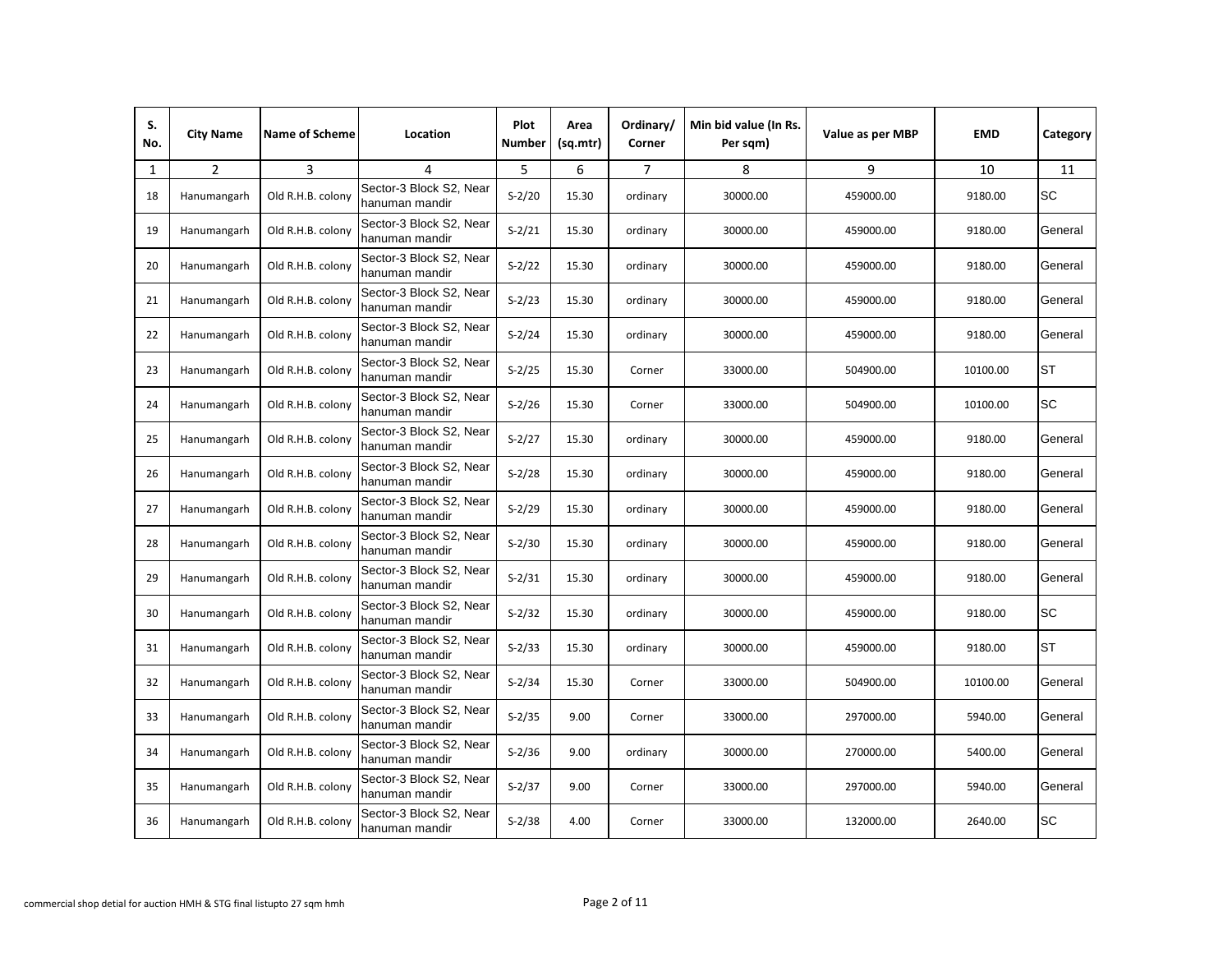| S.<br>No. | <b>City Name</b> | <b>Name of Scheme</b> | Location                                  | Plot<br><b>Number</b> | Area<br>(sq.mtr) | Ordinary/<br>Corner | Min bid value (In Rs.<br>Per sqm) | Value as per MBP | <b>EMD</b> | Category  |
|-----------|------------------|-----------------------|-------------------------------------------|-----------------------|------------------|---------------------|-----------------------------------|------------------|------------|-----------|
| 1         | $\overline{2}$   | 3                     | $\overline{4}$                            | 5                     | 6                | $\overline{7}$      | 8                                 | 9                | 10         | 11        |
| 37        | Hanumangarh      | Old R.H.B. colony     | Sector-3 Block S2, Near<br>hanuman mandir | $S - 2/39$            | 4.00             | Corner              | 33000.00                          | 132000.00        | 2640.00    | General   |
| 38        | Hanumangarh      | Old R.H.B. colony     | Sector-3 Block S2, Near<br>hanuman mandir | $S - 2/40$            | 9.00             | Corner              | 33000.00                          | 297000.00        | 5940.00    | General   |
| 39        | Hanumangarh      | Old R.H.B. colony     | Sector-3 Block S2, Near<br>hanuman mandir | $S-2/41$              | 9.00             | ordinary            | 30000.00                          | 270000.00        | 5400.00    | <b>ST</b> |
| 40        | Hanumangarh      | Old R.H.B. colony     | Sector-3 Block S2, Near<br>hanuman mandir | $S-2/42$              | 9.00             | Corner              | 33000.00                          | 297000.00        | 5940.00    | General   |
| 41        | Hanumangarh      | Old R.H.B. colony     | Sector-3 Block S2, Near<br>hanuman mandir | $S - 2/44$            | 16.20            | ordinary            | 30000.00                          | 486000.00        | 9720.00    | General   |
| 42        | Hanumangarh      | Old R.H.B. colony     | Sector-3 Block S2, Near<br>hanuman mandir | $S - 2/45$            | 16.20            | ordinary            | 30000.00                          | 486000.00        | 9720.00    | <b>SC</b> |
| 43        | Hanumangarh      | Old R.H.B. colony     | Sector-3 Block S2, Near<br>hanuman mandir | $S-2/46$              | 16.20            | ordinary            | 30000.00                          | 486000.00        | 9720.00    | General   |
| 44        | Hanumangarh      | Old R.H.B. colony     | Sector-3 Block S2, Near<br>hanuman mandir | $S-2/47$              | 16.20            | ordinary            | 30000.00                          | 486000.00        | 9720.00    | General   |
| 45        | Hanumangarh      | Old R.H.B. colony     | Sector-3 Block S2, Near<br>hanuman mandir | $S-2/48$              | 16.20            | ordinary            | 30000.00                          | 486000.00        | 9720.00    | General   |
| 46        | Hanumangarh      | Old R.H.B. colony     | Sector-3 Block S2, Near<br>hanuman mandir | $S - 2/49$            | 16.20            | ordinary            | 30000.00                          | 486000.00        | 9720.00    | General   |
| 47        | Hanumangarh      | Old R.H.B. colony     | Sector-3 Block S2, Near<br>hanuman mandir | $S-2/50$              | 16.20            | ordinary            | 30000.00                          | 486000.00        | 9720.00    | <b>ST</b> |
| 48        | Hanumangarh      | Old R.H.B. colony     | Sector-3 Block S2, Near<br>hanuman mandir | $S-2/51$              | 18.67            | Corner              | 33000.00                          | 616110.00        | 12330.00   | SC        |
| 49        | Hanumangarh      | Old R.H.B. colony     | Sector-3 Block S2, Near<br>hanuman mandir | $S-2/53$              | 27.00            | ordinary            | 30000.00                          | 810000.00        | 16200.00   | General   |
| 50        | Hanumangarh      | Old R.H.B. colony     | Sector-3 Block S2, Near<br>hanuman mandir | $S-2/54$              | 27.00            | ordinary            | 30000.00                          | 810000.00        | 16200.00   | General   |
| 51        | Hanumangarh      | Old R.H.B. colony     | Sector-3 Block S2, Near<br>hanuman mandir | $S-2/55$              | 27.00            | ordinary            | 30000.00                          | 810000.00        | 16200.00   | General   |
| 52        | Hanumangarh      | Old R.H.B. colony     | Sector-3 Block S2, Near<br>hanuman mandir | $S-2/56$              | 27.00            | ordinary            | 30000.00                          | 810000.00        | 16200.00   | General   |
| 53        | Hanumangarh      | Old R.H.B. colony     | Sector-3 Block S2, Near<br>hanuman mandir | $S-2/57$              | 27.00            | ordinary            | 30000.00                          | 810000.00        | 16200.00   | SC        |
| 54        | Hanumangarh      | Old R.H.B. colony     | Sector-3 Block S3, Near<br>hanuman mandir | $S-3/2$               | 27.00            | ordinary            | 30000.00                          | 810000.00        | 16200.00   | <b>ST</b> |
| 55        | Hanumangarh      | Old R.H.B. colony     | Sector-3 Block S3, Near<br>hanuman mandir | $S-3/3$               | 27.00            | ordinary            | 30000.00                          | 810000.00        | 16200.00   | General   |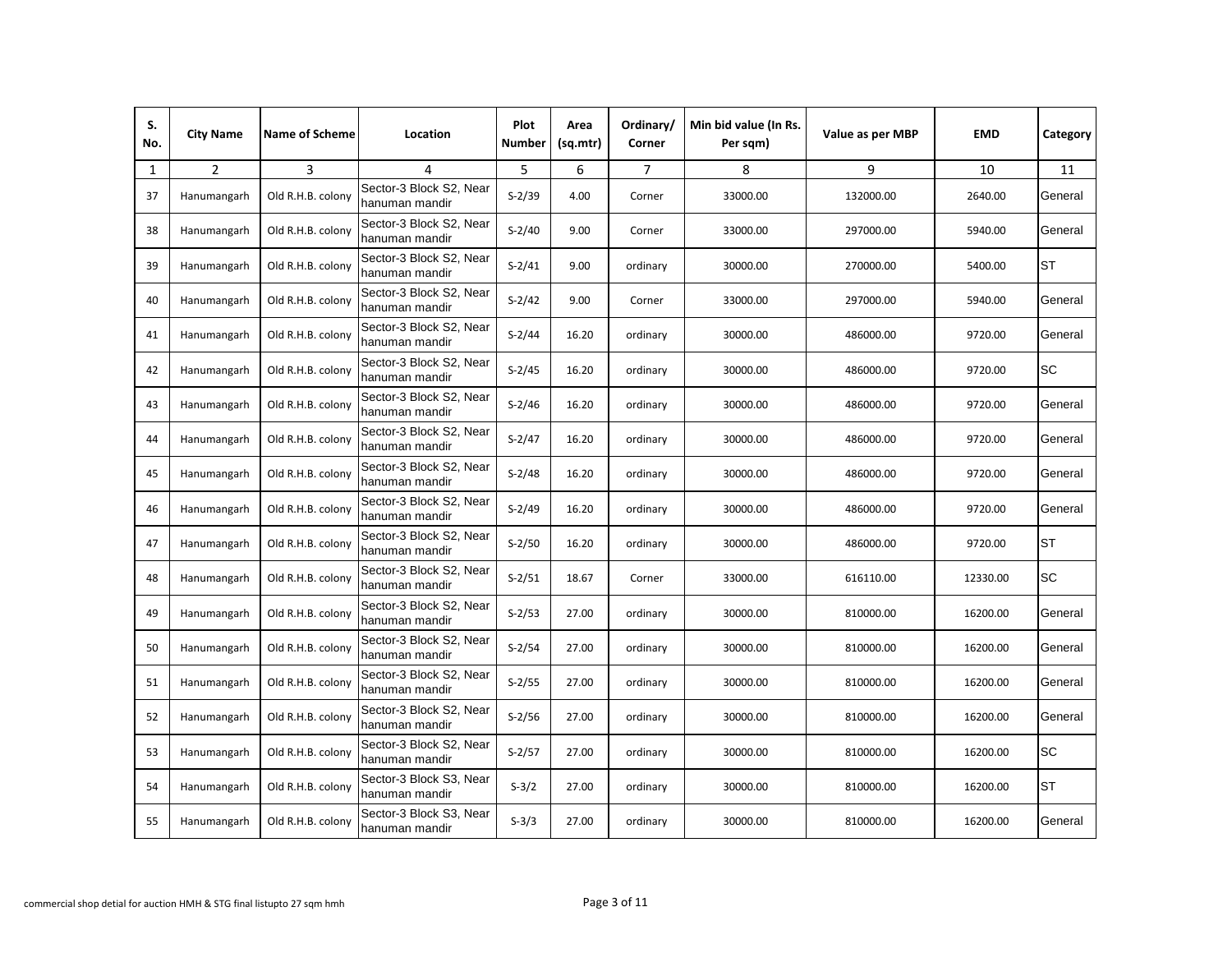| S.<br>No. | <b>City Name</b> | <b>Name of Scheme</b> | Location                                  | Plot<br><b>Number</b> | Area<br>(sq.mtr) | Ordinary/<br>Corner | Min bid value (In Rs.<br>Per sqm) | Value as per MBP | <b>EMD</b> | Category  |
|-----------|------------------|-----------------------|-------------------------------------------|-----------------------|------------------|---------------------|-----------------------------------|------------------|------------|-----------|
| 1         | $\overline{2}$   | 3                     | $\overline{4}$                            | 5                     | 6                | $\overline{7}$      | 8                                 | 9                | 10         | 11        |
| 56        | Hanumangarh      | Old R.H.B. colony     | Sector-3 Block S3, Near<br>hanuman mandir | $S-3/4$               | 27.00            | ordinary            | 30000.00                          | 810000.00        | 16200.00   | General   |
| 57        | Hanumangarh      | Old R.H.B. colony     | Sector-3 Block S3, Near<br>hanuman mandir | $S-3/5$               | 27.00            | ordinary            | 30000.00                          | 810000.00        | 16200.00   | General   |
| 58        | Hanumangarh      | Old R.H.B. colony     | Sector-3 Block S3, Near<br>hanuman mandir | $S-3/6$               | 27.00            | ordinary            | 30000.00                          | 810000.00        | 16200.00   | General   |
| 59        | Hanumangarh      | Old R.H.B. colony     | Sector-3 Block S3, Near<br>hanuman mandir | $S-3/8$               | 18.67            | Corner              | 33000.00                          | 616110.00        | 12330.00   | <b>SC</b> |
| 60        | Hanumangarh      | Old R.H.B. colony     | Sector-3 Block S3, Near<br>hanuman mandir | $S-3/9$               | 16.20            | ordinary            | 30000.00                          | 486000.00        | 9720.00    | General   |
| 61        | Hanumangarh      | Old R.H.B. colony     | Sector-3 Block S3, Near<br>hanuman mandir | $S-3/10$              | 16.20            | ordinary            | 30000.00                          | 486000.00        | 9720.00    | General   |
| 62        | Hanumangarh      | Old R.H.B. colony     | Sector-3 Block S3, Near<br>hanuman mandir | $S-3/11$              | 16.20            | ordinary            | 30000.00                          | 486000.00        | 9720.00    | ST        |
| 63        | Hanumangarh      | Old R.H.B. colony     | Sector-3 Block S3, Near<br>hanuman mandir | $S-3/12$              | 16.20            | ordinary            | 30000.00                          | 486000.00        | 9720.00    | General   |
| 64        | Hanumangarh      | Old R.H.B. colony     | Sector-3 Block S3, Near<br>hanuman mandir | $S-3/13$              | 16.20            | ordinary            | 30000.00                          | 486000.00        | 9720.00    | General   |
| 65        | Hanumangarh      | Old R.H.B. colony     | Sector-3 Block S3, Near<br>hanuman mandir | $S-3/14$              | 16.20            | ordinary            | 30000.00                          | 486000.00        | 9720.00    | SC        |
| 66        | Hanumangarh      | Old R.H.B. colony     | Sector-3 Block S3, Near<br>hanuman mandir | $S-3/15$              | 16.20            | ordinary            | 30000.00                          | 486000.00        | 9720.00    | General   |
| 67        | Hanumangarh      | Old R.H.B. colony     | Sector-3 Block S3, Near<br>hanuman mandir | $S-3/16$              | 18.67            | Corner              | 33000.00                          | 616110.00        | 12330.00   | General   |
| 68        | Hanumangarh      | Old R.H.B. colony     | Sector-3 Block S3, Near<br>hanuman mandir | $S-3/17$              | 15.30            | Corner              | 33000.00                          | 504900.00        | 10100.00   | General   |
| 69        | Hanumangarh      | Old R.H.B. colony     | Sector-3 Block S3, Near<br>hanuman mandir | $S-3/18$              | 15.30            | ordinary            | 30000.00                          | 459000.00        | 9180.00    | General   |
| 70        | Hanumangarh      | Old R.H.B. colony     | Sector-3 Block S3, Near<br>hanuman mandir | $S-3/19$              | 15.30            | ordinary            | 30000.00                          | 459000.00        | 9180.00    | <b>ST</b> |
| 71        | Hanumangarh      | Old R.H.B. colony     | Sector-3 Block S3, Near<br>hanuman mandir | $S-3/20$              | 15.30            | ordinary            | 30000.00                          | 459000.00        | 9180.00    | SC        |
| 72        | Hanumangarh      | Old R.H.B. colony     | Sector-3 Block S3, Near<br>hanuman mandir | $S-3/21$              | 15.30            | ordinary            | 30000.00                          | 459000.00        | 9180.00    | General   |
| 73        | Hanumangarh      | Old R.H.B. colony     | Sector-3 Block S3, Near<br>hanuman mandir | $S-3/22$              | 15.30            | ordinary            | 30000.00                          | 459000.00        | 9180.00    | General   |
| 74        | Hanumangarh      | Old R.H.B. colony     | Sector-3 Block S3, Near<br>hanuman mandir | $S-3/23$              | 15.30            | ordinary            | 30000.00                          | 459000.00        | 9180.00    | General   |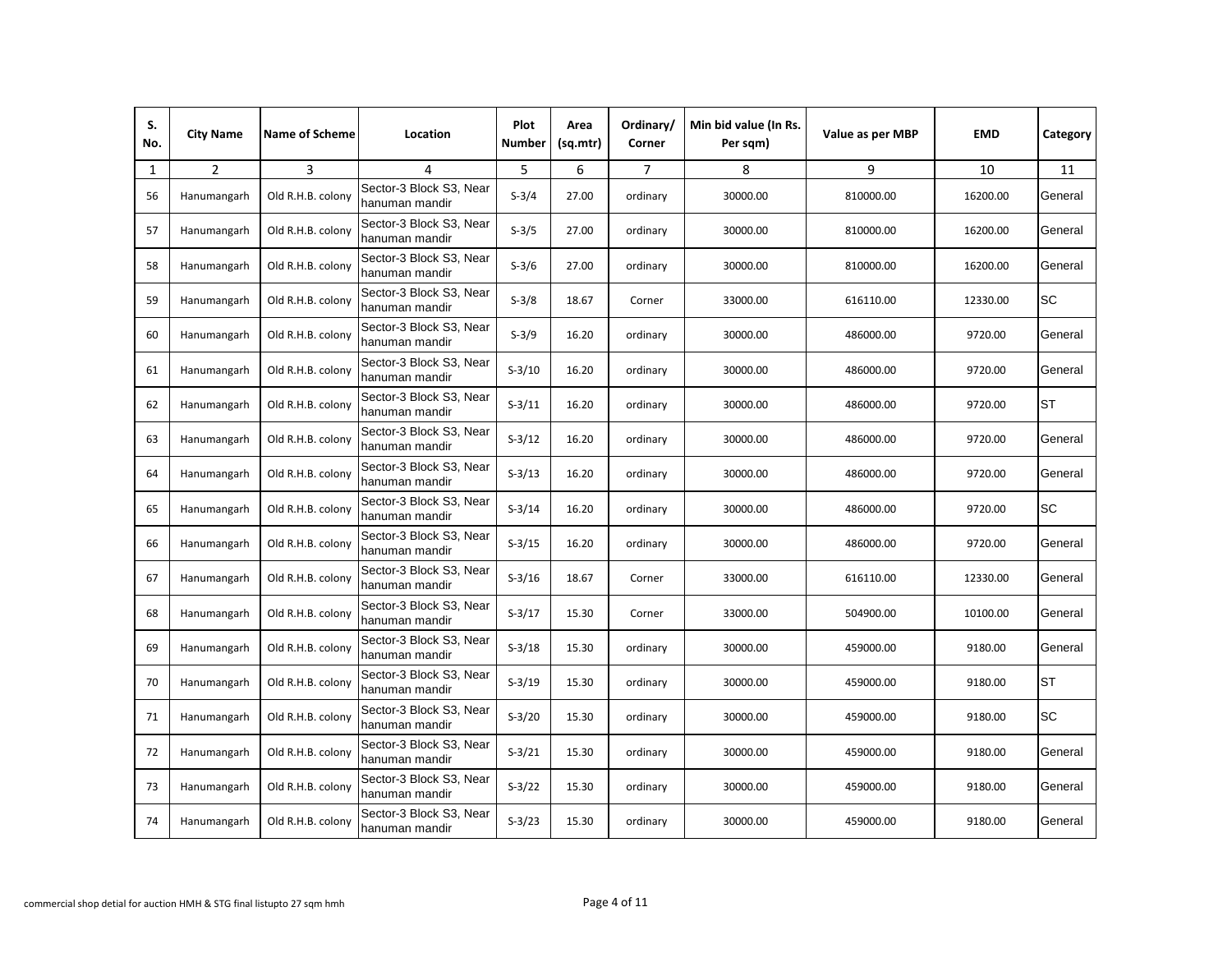| S.<br>No. | <b>City Name</b> | <b>Name of Scheme</b> | Location                                  | Plot<br>Number | Area<br>(sq.mtr) | Ordinary/<br>Corner | Min bid value (In Rs.<br>Per sqm) | Value as per MBP | <b>EMD</b> | Category  |
|-----------|------------------|-----------------------|-------------------------------------------|----------------|------------------|---------------------|-----------------------------------|------------------|------------|-----------|
| 1         | $\overline{2}$   | 3                     | 4                                         | 5              | 6                | $\overline{7}$      | 8                                 | 9                | 10         | 11        |
| 75        | Hanumangarh      | Old R.H.B. colony     | Sector-3 Block S3, Near<br>hanuman mandir | $S-3/24$       | 15.30            | ordinary            | 30000.00                          | 459000.00        | 9180.00    | General   |
| 76        | Hanumangarh      | Old R.H.B. colony     | Sector-3 Block S3, Near<br>hanuman mandir | $S-3/25$       | 15.30            | Corner              | 33000.00                          | 504900.00        | 10100.00   | General   |
| 77        | Hanumangarh      | Old R.H.B. colony     | Sector-3 Block S3, Near<br>hanuman mandir | $S-3/26$       | 15.30            | Corner              | 33000.00                          | 504900.00        | 10100.00   | SC        |
| 78        | Hanumangarh      | Old R.H.B. colony     | Sector-3 Block S3, Near<br>hanuman mandir | $S-3/27$       | 15.30            | ordinary            | 30000.00                          | 459000.00        | 9180.00    | <b>ST</b> |
| 79        | Hanumangarh      | Old R.H.B. colony     | Sector-3 Block S3, Near<br>hanuman mandir | $S-3/28$       | 15.30            | ordinary            | 30000.00                          | 459000.00        | 9180.00    | General   |
| 80        | Hanumangarh      | Old R.H.B. colony     | Sector-3 Block S3, Near<br>hanuman mandir | $S-3/29$       | 15.30            | ordinary            | 30000.00                          | 459000.00        | 9180.00    | General   |
| 81        | Hanumangarh      | Old R.H.B. colony     | Sector-3 Block S3, Near<br>hanuman mandir | $S-3/30$       | 15.30            | ordinary            | 30000.00                          | 459000.00        | 9180.00    | General   |
| 82        | Hanumangarh      | Old R.H.B. colony     | Sector-3 Block S3. Near<br>hanuman mandir | $S-3/31$       | 15.30            | ordinary            | 30000.00                          | 459000.00        | 9180.00    | General   |
| 83        | Hanumangarh      | Old R.H.B. colony     | Sector-3 Block S3, Near<br>hanuman mandir | $S-3/32$       | 15.30            | ordinary            | 30000.00                          | 459000.00        | 9180.00    | SC        |
| 84        | Hanumangarh      | Old R.H.B. colony     | Sector-3 Block S3, Near<br>hanuman mandir | $S-3/33$       | 15.30            | ordinary            | 30000.00                          | 459000.00        | 9180.00    | General   |
| 85        | Hanumangarh      | Old R.H.B. colony     | Sector-3 Block S3, Near<br>hanuman mandir | $S-3/34$       | 15.30            | Corner              | 33000.00                          | 504900.00        | 10100.00   | <b>ST</b> |
| 86        | Hanumangarh      | Old R.H.B. colony     | Sector-3 Block S3, Near<br>hanuman mandir | $S-3/35$       | 9.00             | Corner              | 33000.00                          | 297000.00        | 5940.00    | General   |
| 87        | Hanumangarh      | Old R.H.B. colony     | Sector-3 Block S3, Near<br>hanuman mandir | $S-3/36$       | 9.00             | ordinary            | 30000.00                          | 270000.00        | 5400.00    | General   |
| 88        | Hanumangarh      | Old R.H.B. colony     | Sector-3 Block S3, Near<br>hanuman mandir | $S-3/37$       | 9.00             | Corner              | 33000.00                          | 297000.00        | 5940.00    | General   |
| 89        | Hanumangarh      | Old R.H.B. colony     | Sector-3 Block S3, Near<br>hanuman mandir | $S-3/39$       | 4.00             | Corner              | 33000.00                          | 132000.00        | 2640.00    | <b>SC</b> |
| 90        | Hanumangarh      | Old R.H.B. colony     | Sector-3 Block S3, Near<br>hanuman mandir | $S-3/40$       | 9.00             | Corner              | 33000.00                          | 297000.00        | 5940.00    | General   |
| 91        | Hanumangarh      | Old R.H.B. colony     | Sector-3 Block S3, Near<br>hanuman mandir | $S-3/41$       | 9.00             | ordinary            | 30000.00                          | 270000.00        | 5400.00    | General   |
| 92        | Hanumangarh      | Old R.H.B. colony     | Sector-3 Block S3, Near<br>hanuman mandir | $S-3/42$       | 9.00             | Corner              | 33000.00                          | 297000.00        | 5940.00    | General   |
| 93        | Hanumangarh      | Old R.H.B. colony     | Sector-3 Block S3, Near<br>hanuman mandir | $S-3/43$       | 18.67            | Corner              | 33000.00                          | 616110.00        | 12330.00   | <b>ST</b> |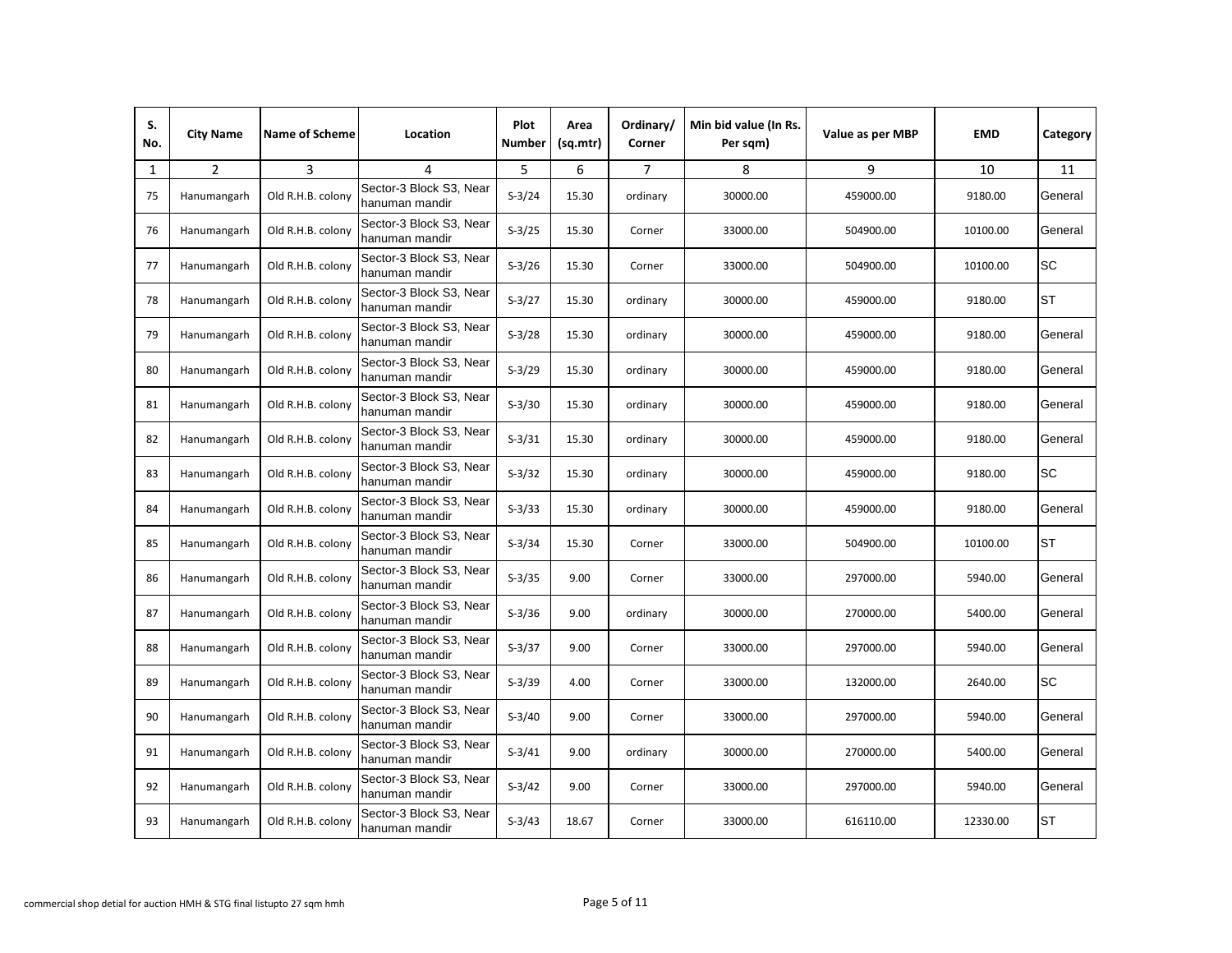| S.<br>No. | <b>City Name</b> | <b>Name of Scheme</b> | Location                                  | Plot<br><b>Number</b> | Area<br>(sq.mtr) | Ordinary/<br>Corner | Min bid value (In Rs.<br>Per sqm) | Value as per MBP | <b>EMD</b> | Category  |
|-----------|------------------|-----------------------|-------------------------------------------|-----------------------|------------------|---------------------|-----------------------------------|------------------|------------|-----------|
| 1         | $\overline{2}$   | 3                     | $\overline{4}$                            | 5                     | 6                | $\overline{7}$      | 8                                 | 9                | 10         | 11        |
| 94        | Hanumangarh      | Old R.H.B. colony     | Sector-3 Block S3, Near<br>hanuman mandir | $S-3/44$              | 16.20            | ordinary            | 30000.00                          | 486000.00        | 9720.00    | General   |
| 95        | Hanumangarh      | Old R.H.B. colony     | Sector-3 Block S3, Near<br>hanuman mandir | $S-3/45$              | 16.20            | ordinary            | 30000.00                          | 486000.00        | 9720.00    | SC        |
| 96        | Hanumangarh      | Old R.H.B. colony     | Sector-3 Block S3, Near<br>hanuman mandir | $S-3/46$              | 16.20            | ordinary            | 30000.00                          | 486000.00        | 9720.00    | General   |
| 97        | Hanumangarh      | Old R.H.B. colony     | Sector-3 Block S3, Near<br>hanuman mandir | $S-3/47$              | 16.20            | ordinary            | 30000.00                          | 486000.00        | 9720.00    | General   |
| 98        | Hanumangarh      | Old R.H.B. colony     | Sector-3 Block S3, Near<br>hanuman mandir | $S-3/48$              | 16.20            | ordinary            | 30000.00                          | 486000.00        | 9720.00    | General   |
| 99        | Hanumangarh      | Old R.H.B. colony     | Sector-3 Block S3, Near<br>hanuman mandir | $S-3/49$              | 16.20            | ordinary            | 30000.00                          | 486000.00        | 9720.00    | <b>SC</b> |
| 100       | Hanumangarh      | Old R.H.B. colony     | Sector-3 Block S3, Near<br>hanuman mandir | $S-3/50$              | 16.20            | ordinary            | 30000.00                          | 486000.00        | 9720.00    | ST        |
| 101       | Hanumangarh      | Old R.H.B. colony     | Sector-3 Block S3, Near<br>hanuman mandir | $S-3/51$              | 18.67            | Corner              | 33000.00                          | 616110.00        | 12330.00   | General   |
| 102       | Hanumangarh      | Old R.H.B. colony     | Sector-3 Block S3, Near<br>hanuman mandir | $S-3/53$              | 27.00            | ordinary            | 30000.00                          | 810000.00        | 16200.00   | General   |
| 103       | Hanumangarh      | Old R.H.B. colony     | Sector-3 Block S3, Near<br>hanuman mandir | $S-3/54$              | 27.00            | ordinary            | 30000.00                          | 810000.00        | 16200.00   | General   |
| 104       | Hanumangarh      | Old R.H.B. colony     | Sector-3 Block S3, Near<br>hanuman mandir | $S-3/55$              | 27.00            | ordinary            | 30000.00                          | 810000.00        | 16200.00   | General   |
| 105       | Hanumangarh      | Old R.H.B. colony     | Sector-3 Block S3, Near<br>hanuman mandir | $S-3/56$              | 27.00            | ordinary            | 30000.00                          | 810000.00        | 16200.00   | General   |
| 106       | Hanumangarh      | Old R.H.B. colony     | Sector-3 Block S3, Near<br>hanuman mandir | $S-3/57$              | 27.00            | ordinary            | 30000.00                          | 810000.00        | 16200.00   | SC        |
| 107       | Hanumangarh      | Old R.H.B. colony     | Sector-3 Block S4, Near<br>hanuman mandir | $S-4/1$               | 27.00            | Corner              | 33000.00                          | 891000.00        | 17820.00   | General   |
| 108       | Hanumangarh      | Old R.H.B. colony     | Sector-3 Block S4, Near<br>hanuman mandir | $S-4/2$               | 27.00            | ordinary            | 30000.00                          | 810000.00        | 16200.00   | <b>ST</b> |
| 109       | Hanumangarh      | Old R.H.B. colony     | Sector-3 Block S4, Near<br>hanuman mandir | $S-4/3$               | 27.00            | ordinary            | 30000.00                          | 810000.00        | 16200.00   | General   |
| 110       | Hanumangarh      | Old R.H.B. colony     | Sector-3 Block S4, Near<br>hanuman mandir | $S-4/4$               | 27.00            | ordinary            | 30000.00                          | 810000.00        | 16200.00   | General   |
| 111       | Hanumangarh      | Old R.H.B. colony     | Sector-3 Block S4, Near<br>hanuman mandir | $S-4/5$               | 27.00            | ordinary            | 30000.00                          | 810000.00        | 16200.00   | General   |
| 112       | Hanumangarh      | Old R.H.B. colony     | Sector-3 Block S4, Near<br>hanuman mandir | $S-4/6$               | 27.00            | ordinary            | 30000.00                          | 810000.00        | 16200.00   | <b>SC</b> |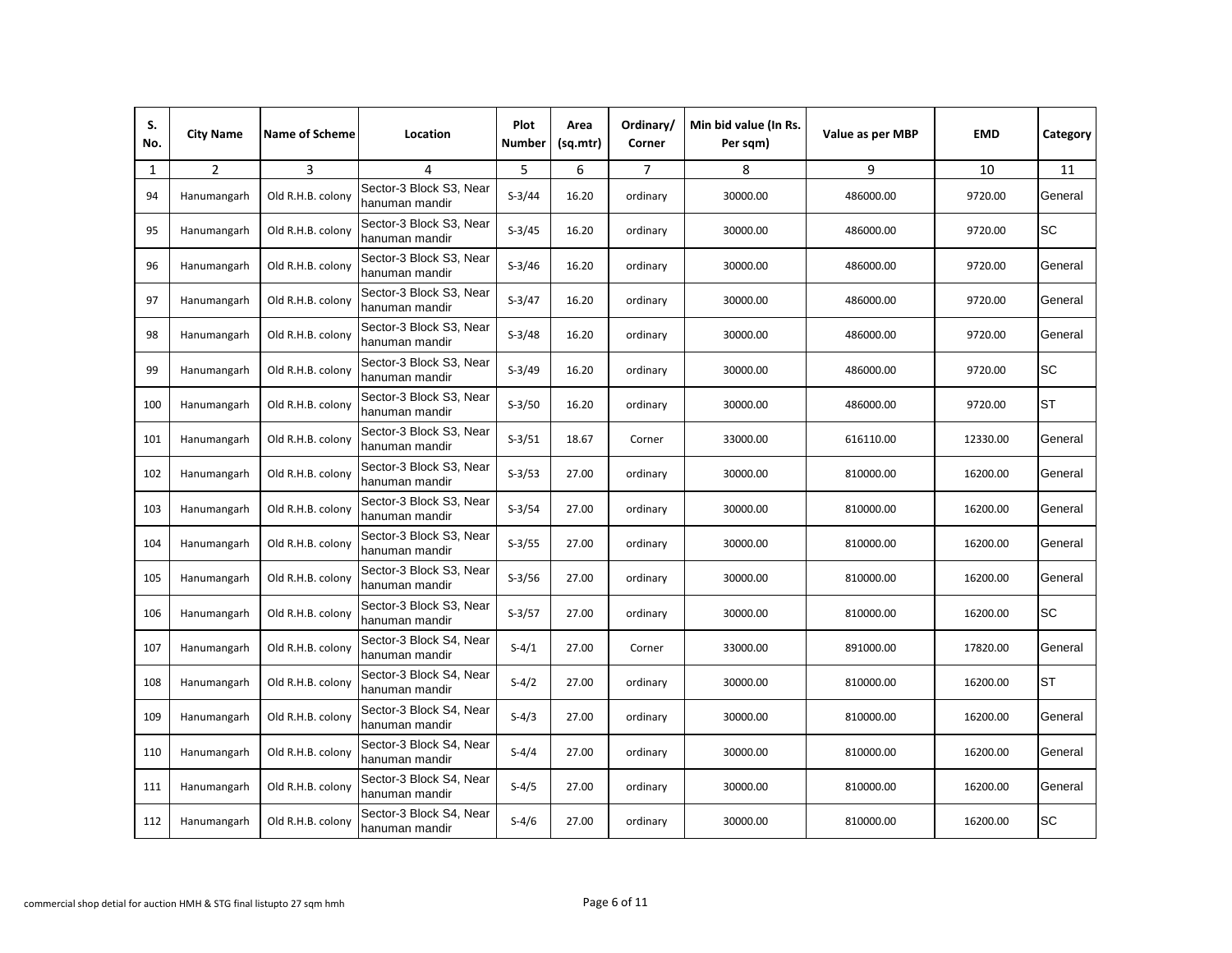| S.<br>No. | <b>City Name</b> | <b>Name of Scheme</b> | Location                                  | Plot<br>Number | Area<br>(sq.mtr) | Ordinary/<br>Corner | Min bid value (In Rs.<br>Per sqm) | Value as per MBP | <b>EMD</b> | Category  |
|-----------|------------------|-----------------------|-------------------------------------------|----------------|------------------|---------------------|-----------------------------------|------------------|------------|-----------|
| 1         | $\overline{2}$   | 3                     | 4                                         | 5              | 6                | $\overline{7}$      | 8                                 | 9                | 10         | 11        |
| 113       | Hanumangarh      | Old R.H.B. colony     | Sector-3 Block S4, Near<br>hanuman mandir | $S-4/7$        | 27.00            | Corner              | 33000.00                          | 891000.00        | 17820.00   | General   |
| 114       | Hanumangarh      | Old R.H.B. colony     | Sector-3 Block S4, Near<br>hanuman mandir | $S-4/8$        | 27.00            | Corner              | 33000.00                          | 891000.00        | 17820.00   | General   |
| 115       | Hanumangarh      | Old R.H.B. colony     | Sector-3 Block S4, Near<br>hanuman mandir | $S-4/9$        | 27.00            | ordinary            | 30000.00                          | 810000.00        | 16200.00   | General   |
| 116       | Hanumangarh      | Old R.H.B. colony     | Sector-3 Block S4, Near<br>hanuman mandir | $S-4/10$       | 27.00            | ordinary            | 30000.00                          | 810000.00        | 16200.00   | <b>ST</b> |
| 117       | Hanumangarh      | Old R.H.B. colony     | Sector-3 Block S4, Near<br>hanuman mandir | $S-4/11$       | 27.00            | ordinary            | 30000.00                          | 810000.00        | 16200.00   | General   |
| 118       | Hanumangarh      | Old R.H.B. colony     | Sector-3 Block S4, Near<br>hanuman mandir | $S-4/12$       | 27.00            | ordinary            | 30000.00                          | 810000.00        | 16200.00   | <b>SC</b> |
| 119       | Hanumangarh      | Old R.H.B. colony     | Sector-3 Block S4, Near<br>hanuman mandir | $S-4/13$       | 27.00            | ordinary            | 30000.00                          | 810000.00        | 16200.00   | General   |
| 120       | Hanumangarh      | Old R.H.B. colony     | Sector-3 Block S4. Near<br>hanuman mandir | $S-4/14$       | 27.00            | Corner              | 33000.00                          | 891000.00        | 17820.00   | General   |
| 121       | Hanumangarh      | Old R.H.B. colony     | Sector-3 Block S4, Near<br>hanuman mandir | $S-4/15$       | 9.00             | Corner              | 33000.00                          | 297000.00        | 5940.00    | General   |
| 122       | Hanumangarh      | Old R.H.B. colony     | Sector-3 Block S4, Near<br>hanuman mandir | $S-4/16$       | 9.00             | ordinary            | 30000.00                          | 270000.00        | 5400.00    | General   |
| 123       | Hanumangarh      | Old R.H.B. colony     | Sector-3 Block S4, Near<br>hanuman mandir | $S-4/17$       | 9.00             | ordinary            | 30000.00                          | 270000.00        | 5400.00    | <b>ST</b> |
| 124       | Hanumangarh      | Old R.H.B. colony     | Sector-3 Block S4, Near<br>hanuman mandir | $S-4/18$       | 9.00             | ordinary            | 30000.00                          | 270000.00        | 5400.00    | <b>SC</b> |
| 125       | Hanumangarh      | Old R.H.B. colony     | Sector-3 Block S4, Near<br>hanuman mandir | $S-4/19$       | 9.00             | ordinary            | 30000.00                          | 270000.00        | 5400.00    | General   |
| 126       | Hanumangarh      | Old R.H.B. colony     | Sector-3 Block S4, Near<br>hanuman mandir | $S-4/20$       | 9.00             | ordinary            | 30000.00                          | 270000.00        | 5400.00    | General   |
| 127       | Hanumangarh      | Old R.H.B. colony     | Sector-3 Block S4, Near<br>hanuman mandir | $S-4/21$       | 9.00             | Corner              | 33000.00                          | 297000.00        | 5940.00    | General   |
| 128       | Hanumangarh      | Old R.H.B. colony     | Sector-3 Block S4, Near<br>hanuman mandir | $S-4/22$       | 9.00             | Corner              | 33000.00                          | 297000.00        | 5940.00    | General   |
| 129       | Hanumangarh      | Old R.H.B. colony     | Sector-3 Block S4, Near<br>hanuman mandir | $S-4/23$       | 9.00             | ordinary            | 30000.00                          | 270000.00        | 5400.00    | General   |
| 130       | Hanumangarh      | Old R.H.B. colony     | Sector-3 Block S4, Near<br>hanuman mandir | $S-4/24$       | 9.00             | ordinary            | 30000.00                          | 270000.00        | 5400.00    | <b>SC</b> |
| 131       | Hanumangarh      | Old R.H.B. colony     | Sector-3 Block S4, Near<br>hanuman mandir | $S-4/25$       | 9.00             | ordinary            | 30000.00                          | 270000.00        | 5400.00    | <b>ST</b> |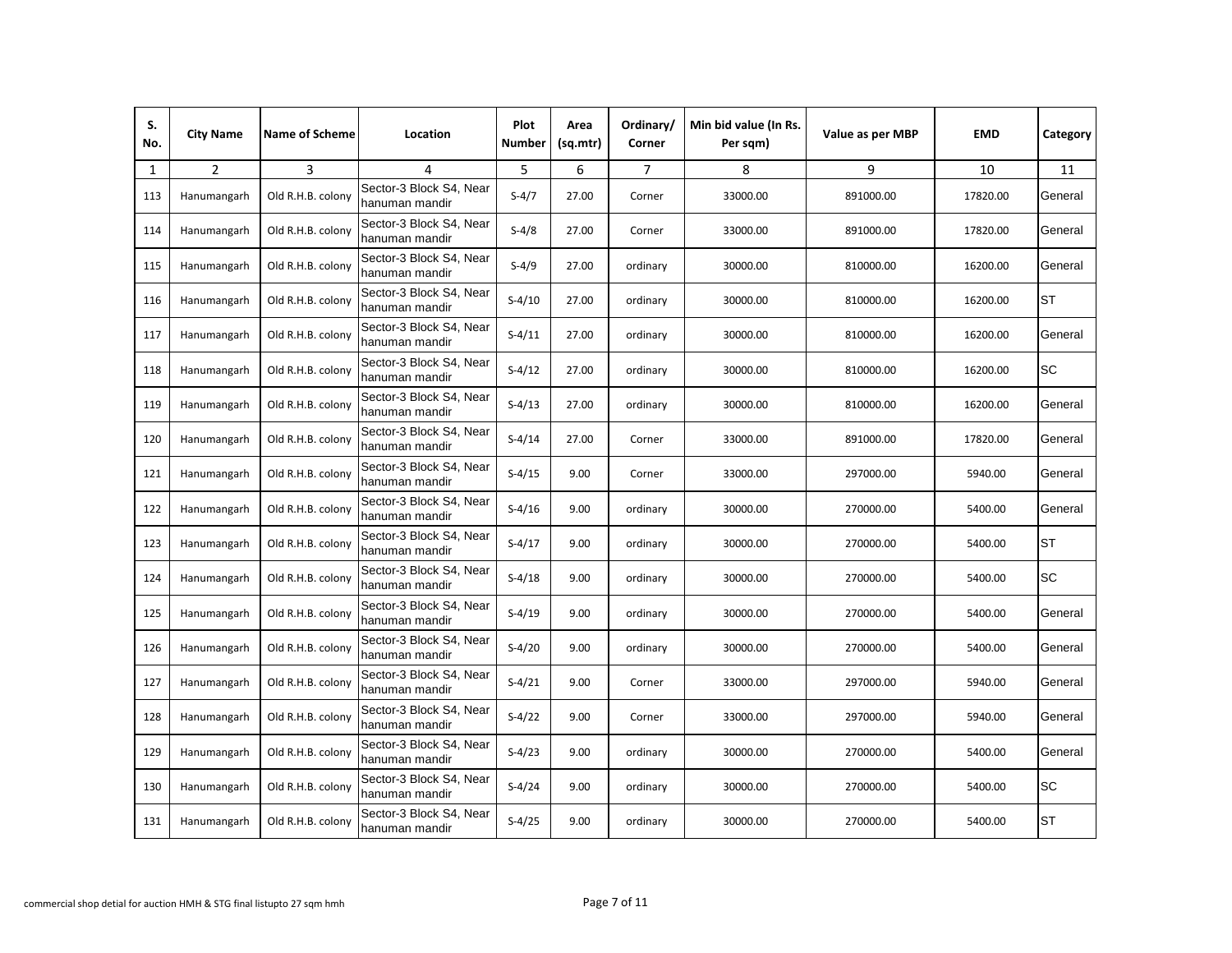| S.<br>No. | <b>City Name</b> | <b>Name of Scheme</b> | Location                                  | Plot<br>Number | Area<br>(sq.mtr) | Ordinary<br>Corner | Min bid value (In Rs.<br>Per sqm) | Value as per MBP | <b>EMD</b> | Category  |
|-----------|------------------|-----------------------|-------------------------------------------|----------------|------------------|--------------------|-----------------------------------|------------------|------------|-----------|
| 1         | $\overline{2}$   | 3                     | 4                                         | 5              | 6                | $\overline{7}$     | 8                                 | 9                | 10         | 11        |
| 132       | Hanumangarh      | Old R.H.B. colony     | Sector-3 Block S4, Near<br>hanuman mandir | $S-4/26$       | 9.00             | ordinary           | 30000.00                          | 270000.00        | 5400.00    | General   |
| 133       | Hanumangarh      | Old R.H.B. colony     | Sector-3 Block S4, Near<br>hanuman mandir | $S-4/27$       | 9.00             | ordinary           | 30000.00                          | 270000.00        | 5400.00    | General   |
| 134       | Hanumangarh      | Old R.H.B. colony     | Sector-3 Block S4, Near<br>hanuman mandir | $S-4/28$       | 9.00             | Corner             | 33000.00                          | 297000.00        | 5940.00    | General   |
| 135       | Hanumangarh      | Old R.H.B. colony     | Sector-3 Block S4, Near<br>hanuman mandir | $S-4/29$       | 4.00             | Corner             | 33000.00                          | 132000.00        | 2640.00    | General   |
| 136       | Hanumangarh      | Old R.H.B. colony     | Sector-3 Block S4, Near<br>hanuman mandir | $S-4/30$       | 4.00             | Corner             | 33000.00                          | 132000.00        | 2640.00    | SC        |
| 137       | Hanumangarh      | Old R.H.B. colony     | Sector-3 Block S4, Near<br>hanuman mandir | $S-4/31$       | 4.00             | Corner             | 33000.00                          | 132000.00        | 2640.00    | General   |
| 138       | Hanumangarh      | Old R.H.B. colony     | Sector-3 Block S4, Near<br>hanuman mandir | $S-4/32$       | 4.00             | Corner             | 33000.00                          | 132000.00        | 2640.00    | General   |
| 139       | Hanumangarh      | Old R.H.B. colony     | Sector-3 Block S4, Near<br>hanuman mandir | $S-4/33$       | 4.00             | Corner             | 33000.00                          | 132000.00        | 2640.00    | <b>ST</b> |
| 140       | Hanumangarh      | Old R.H.B. colony     | Sector-3 Block S4, Near<br>hanuman mandir | $S-4/34$       | 4.00             | Corner             | 33000.00                          | 132000.00        | 2640.00    | General   |
| 141       | Hanumangarh      | Old R.H.B. colony     | Sector-3 Block S4, Near<br>hanuman mandir | $S-4/35$       | 4.00             | Corner             | 33000.00                          | 132000.00        | 2640.00    | General   |
| 142       | Hanumangarh      | Old R.H.B. colony     | Sector-3 Block S4, Near<br>hanuman mandir | $S-4/36$       | 4.00             | Corner             | 33000.00                          | 132000.00        | 2640.00    | <b>SC</b> |
| 143       | Hanumangarh      | Old R.H.B. colony     | Sector-3 Block S4, Near<br>hanuman mandir | $S-4/37$       | 4.00             | Corner             | 33000.00                          | 132000.00        | 2640.00    | General   |
| 144       | Hanumangarh      | Old R.H.B. colony     | Sector-3 Block S4, Near<br>hanuman mandir | $S-4/38$       | 4.00             | Corner             | 33000.00                          | 132000.00        | 2640.00    | General   |
| 145       | Hanumangarh      | Old R.H.B. colony     | Sector-3 Block S4, Near<br>hanuman mandir | $S-4/39$       | 4.00             | Corner             | 33000.00                          | 132000.00        | 2640.00    | General   |
| 146       | Hanumangarh      | Old R.H.B. colony     | Sector-3 Block S4, Near<br>hanuman mandir | $S-4/40$       | 4.00             | Corner             | 33000.00                          | 132000.00        | 2640.00    | General   |
| 147       | Hanumangarh      | Old R.H.B. colony     | Sector 7, In middle of<br>Colony          | $S - 7/1$      | 27.00            | Corner             | 33000.00                          | 891000.00        | 17820.00   | ST        |
| 148       | Hanumangarh      | Old R.H.B. colony     | Sector 7, In middle of<br>Colony          | $S - 7/2$      | 27.00            | ordinary           | 30000.00                          | 810000.00        | 16200.00   | <b>SC</b> |
| 149       | Hanumangarh      | Old R.H.B. colony     | Sector 7, In middle of<br>Colony          | $S - 7/3$      | 27.00            | ordinary           | 30000.00                          | 810000.00        | 16200.00   | General   |
| 150       | Hanumangarh      | Old R.H.B. colony     | Sector 7, In middle of<br>Colony          | $S - 7/4$      | 27.00            | ordinary           | 30000.00                          | 810000.00        | 16200.00   | General   |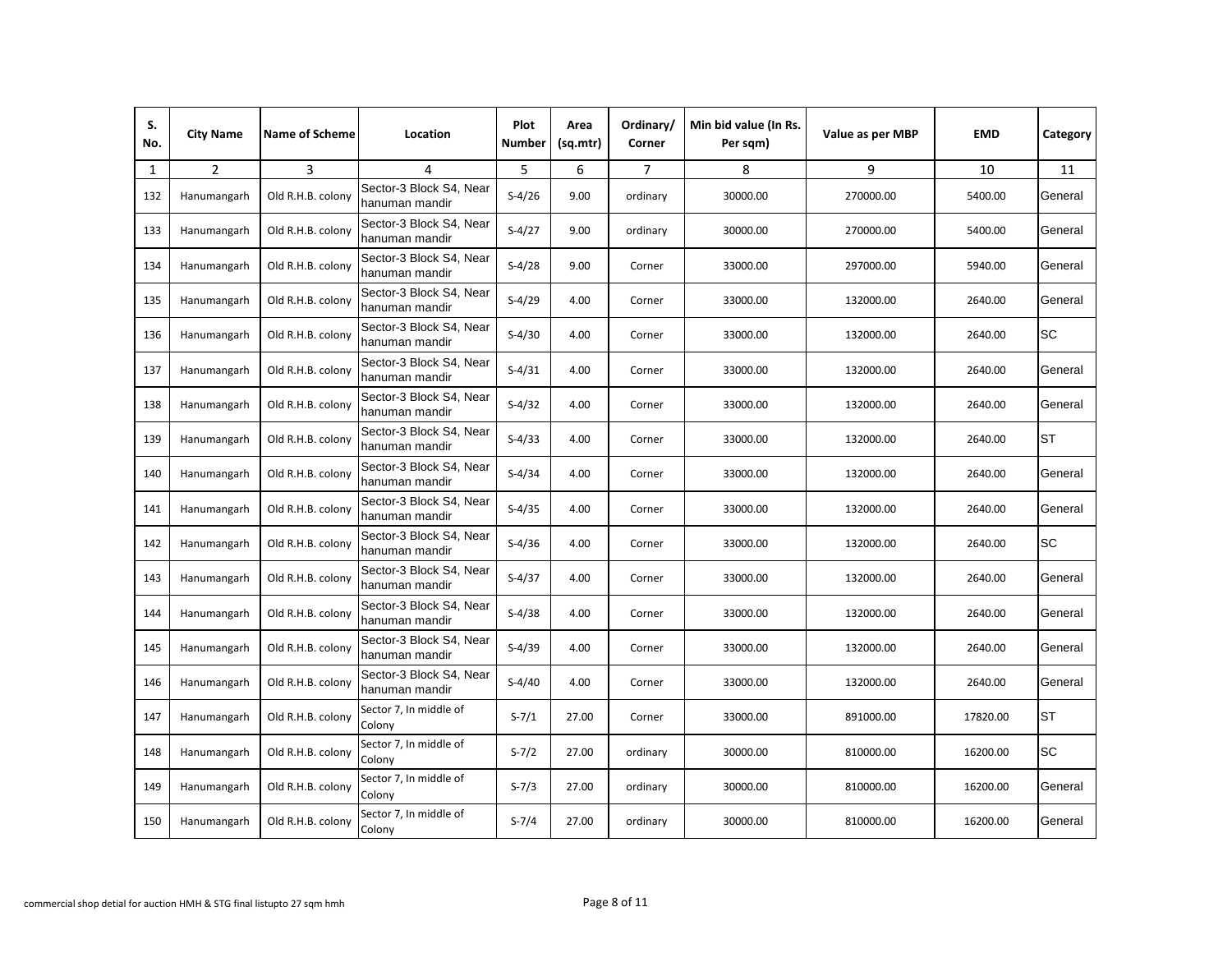| S.<br>No. | <b>City Name</b> | <b>Name of Scheme</b> | Location                         | Plot<br><b>Number</b> | Area<br>(sq.mtr) | Ordinary/<br>Corner | Min bid value (In Rs.<br>Per sqm) | Value as per MBP | <b>EMD</b> | Category  |
|-----------|------------------|-----------------------|----------------------------------|-----------------------|------------------|---------------------|-----------------------------------|------------------|------------|-----------|
| 1         | $\overline{2}$   | 3                     | 4                                | 5                     | 6                | $\overline{7}$      | 8                                 | 9                | 10         | 11        |
| 151       | Hanumangarh      | Old R.H.B. colony     | Sector 7, In middle of<br>Colony | $S - 7/5$             | 27.00            | ordinary            | 30000.00                          | 810000.00        | 16200.00   | General   |
| 152       | Hanumangarh      | Old R.H.B. colony     | Sector 7, In middle of<br>Colony | $S - 7/6$             | 27.00            | ordinary            | 30000.00                          | 810000.00        | 16200.00   | General   |
| 153       | Hanumangarh      | Old R.H.B. colony     | Sector 7, In middle of<br>Colony | $S - 7/7$             | 27.00            | Corner              | 33000.00                          | 891000.00        | 17820.00   | <b>SC</b> |
| 154       | Hanumangarh      | Old R.H.B. colony     | Sector 7, In middle of<br>Colony | $S - 7/8$             | 27.00            | Corner              | 33000.00                          | 891000.00        | 17820.00   | <b>ST</b> |
| 155       | Hanumangarh      | Old R.H.B. colony     | Sector 7, In middle of<br>Colony | $S - 7/9$             | 27.00            | ordinary            | 30000.00                          | 810000.00        | 16200.00   | General   |
| 156       | Hanumangarh      | Old R.H.B. colony     | Sector 7, In middle of<br>Colony | $S - 7/10$            | 27.00            | Corner              | 33000.00                          | 891000.00        | 17820.00   | General   |
| 157       | Hanumangarh      | Old R.H.B. colony     | Sector 7, In middle of<br>Colony | $S - 7/11$            | 27.00            | Corner              | 33000.00                          | 891000.00        | 17820.00   | General   |
| 158       | Hanumangarh      | Old R.H.B. colony     | Sector 7, In middle of<br>Colony | $S - 7/12$            | 27.00            | ordinary            | 30000.00                          | 810000.00        | 16200.00   | General   |
| 159       | Hanumangarh      | Old R.H.B. colony     | Sector 7, In middle of<br>Colony | $S - 7/13$            | 27.00            | Corner              | 33000.00                          | 891000.00        | 17820.00   | <b>SC</b> |
| 160       | Hanumangarh      | Old R.H.B. colony     | Sector 7, In middle of<br>Colony | $S - 7/14$            | 27.00            | Corner              | 33000.00                          | 891000.00        | 17820.00   | General   |
| 161       | Hanumangarh      | Old R.H.B. colony     | Sector 7, In middle of<br>Colony | $S - 7/15$            | 27.00            | ordinary            | 30000.00                          | 810000.00        | 16200.00   | General   |
| 162       | Hanumangarh      | Old R.H.B. colony     | Sector 7, In middle of<br>Colony | $S - 7/16$            | 27.00            | Corner              | 33000.00                          | 891000.00        | 17820.00   | <b>ST</b> |
| 163       | Hanumangarh      | Old R.H.B. colony     | Sector 7, In middle of<br>Colony | $S - 7/17$            | 27.00            | Corner              | 33000.00                          | 891000.00        | 17820.00   | General   |
| 164       | Hanumangarh      | Old R.H.B. colony     | Sector 7, In middle of<br>Colony | $S - 7/18$            | 27.00            | ordinary            | 30000.00                          | 810000.00        | 16200.00   | General   |
| 165       | Hanumangarh      | Old R.H.B. colony     | Sector 7, In middle of<br>Colony | $S - 7/19$            | 27.00            | Corner              | 33000.00                          | 891000.00        | 17820.00   | <b>SC</b> |
| 166       | Hanumangarh      | Old R.H.B. colony     | Sector 8, In middle of<br>Colony | $S-8/2$               | 13.50            | ordinary            | 30000.00                          | 405000.00        | 8100.00    | General   |
| 167       | Hanumangarh      | Old R.H.B. colony     | Sector 8, In middle of<br>Colony | $S-8/3$               | 13.50            | ordinary            | 30000.00                          | 405000.00        | 8100.00    | General   |
| 168       | Hanumangarh      | Old R.H.B. colony     | Sector 8, In middle of<br>Colony | $S-8/4$               | 13.50            | ordinary            | 30000.00                          | 405000.00        | 8100.00    | General   |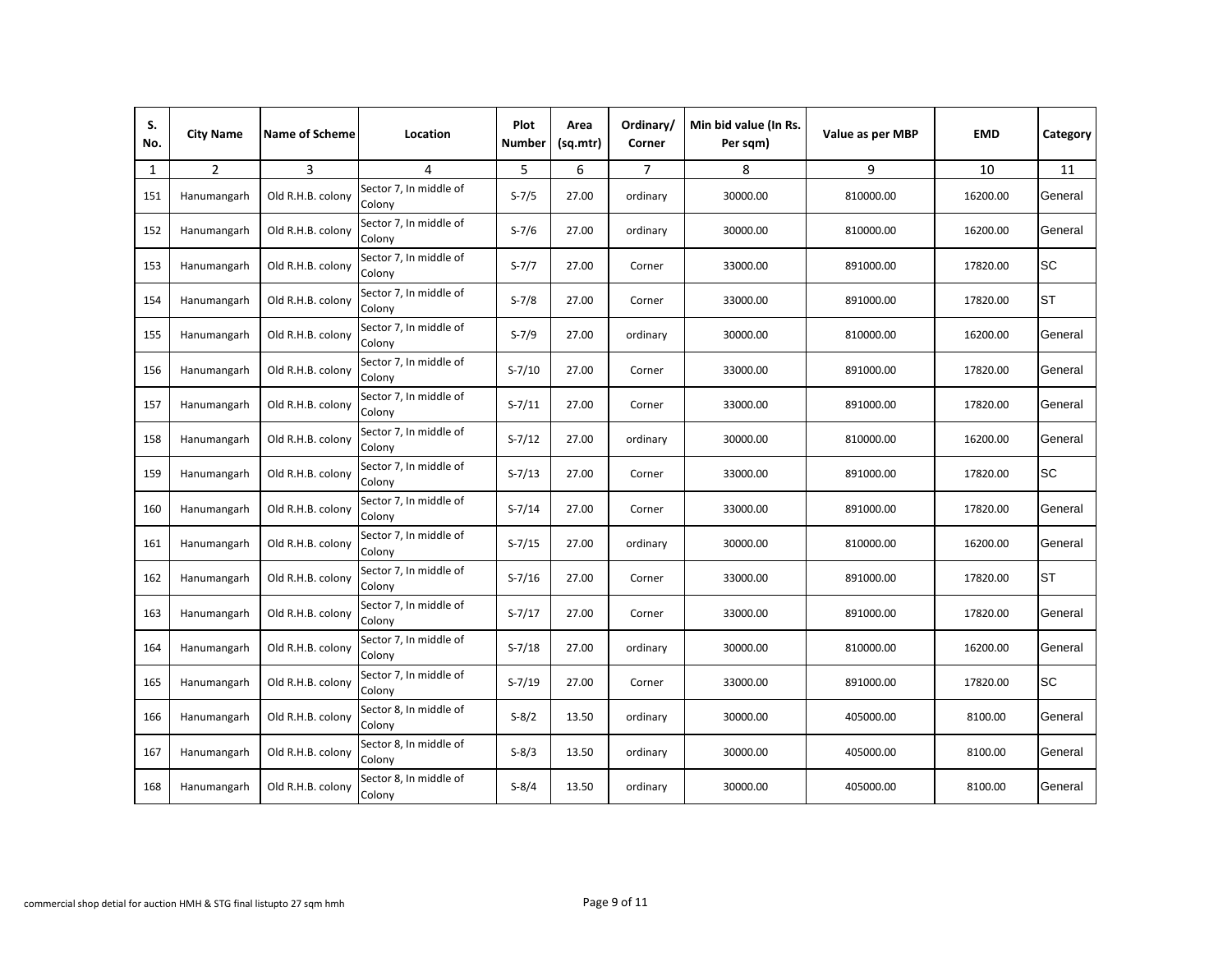| S.<br>No. | <b>City Name</b> | <b>Name of Scheme</b> | Location                         | <b>Plot</b><br>Number | Area<br>(sq.mtr) | Ordinary/<br>Corner | Min bid value (In Rs.<br>Per sqm) | Value as per MBP | <b>EMD</b> | Category  |
|-----------|------------------|-----------------------|----------------------------------|-----------------------|------------------|---------------------|-----------------------------------|------------------|------------|-----------|
| 1         | $\overline{2}$   | 3                     | 4                                | 5                     | 6                | $\overline{7}$      | 8                                 | 9                | 10         | 11        |
| 169       | Hanumangarh      | Old R.H.B. colony     | Sector 8, In middle of<br>Colony | $S-8/6$               | 13.50            | ordinary            | 30000.00                          | 405000.00        | 8100.00    | General   |
| 170       | Hanumangarh      | Old R.H.B. colony     | Sector 8, In middle of<br>Colony | $S-8/7$               | 13.50            | ordinary            | 30000.00                          | 405000.00        | 8100.00    | <b>ST</b> |
| 171       | Hanumangarh      | Old R.H.B. colony     | Sector 8, In middle of<br>Colony | $S-8/8$               | 13.50            | ordinary            | 30000.00                          | 405000.00        | 8100.00    | <b>SC</b> |
| 172       | Hanumangarh      | Old R.H.B. colony     | Sector 8, In middle of<br>Colony | $S-8/9$               | 13.50            | Corner              | 33000.00                          | 445500.00        | 8910.00    | General   |
| 173       | Hanumangarh      | Old R.H.B. colony     | Sector 8, In middle of<br>Colony | $S-8/10$              | 13.50            | ordinary            | 30000.00                          | 405000.00        | 8100.00    | General   |
| 174       | Hanumangarh      | Old R.H.B. colony     | Sector 8, In middle of<br>Colony | $S-8/11$              | 13.50            | ordinary            | 30000.00                          | 405000.00        | 8100.00    | General   |
| 175       | Hanumangarh      | Old R.H.B. colony     | Sector 8, In middle of<br>Colony | $S-8/12$              | 13.50            | ordinary            | 30000.00                          | 405000.00        | 8100.00    | General   |
| 176       | Hanumangarh      | Old R.H.B. colony     | Sector 8, In middle of<br>Colony | $S-8/13$              | 13.50            | ordinary            | 30000.00                          | 405000.00        | 8100.00    | General   |
| 177       | Hanumangarh      | Old R.H.B. colony     | Sector 8, In middle of<br>Colony | $S-8/14$              | 13.50            | Corner              | 33000.00                          | 445500.00        | 8910.00    | <b>SC</b> |
| 178       | Hanumangarh      | Old R.H.B. colony     | Sector 8, In middle of<br>Colony | $S-8/15$              | 13.50            | Corner              | 33000.00                          | 445500.00        | 8910.00    | <b>ST</b> |
| 179       | Hanumangarh      | Old R.H.B. colony     | Sector 8, In middle of<br>Colony | $S-8/16$              | 13.50            | ordinary            | 30000.00                          | 405000.00        | 8100.00    | General   |
| 180       | Hanumangarh      | Old R.H.B. colony     | Sector 8, In middle of<br>Colony | $S-8/17$              | 13.50            | ordinary            | 30000.00                          | 405000.00        | 8100.00    | General   |
| 181       | Hanumangarh      | Old R.H.B. colony     | Sector 8, In middle of<br>Colony | $S-8/18$              | 13.50            | ordinary            | 30000.00                          | 405000.00        | 8100.00    | General   |
| 182       | Hanumangarh      | Old R.H.B. colony     | Sector 8, In middle of<br>Colony | $S-8/19$              | 13.50            | ordinary            | 30000.00                          | 405000.00        | 8100.00    | General   |
| 183       | Hanumangarh      | Old R.H.B. colony     | Sector 8, In middle of<br>Colony | $S-8/20$              | 13.50            | Corner              | 33000.00                          | 445500.00        | 8910.00    | <b>SC</b> |
| 184       | Hanumangarh      | Old R.H.B. colony     | Sector 8, In middle of<br>Colony | $S-8/21$              | 27.00            | Corner              | 33000.00                          | 891000.00        | 17820.00   | General   |